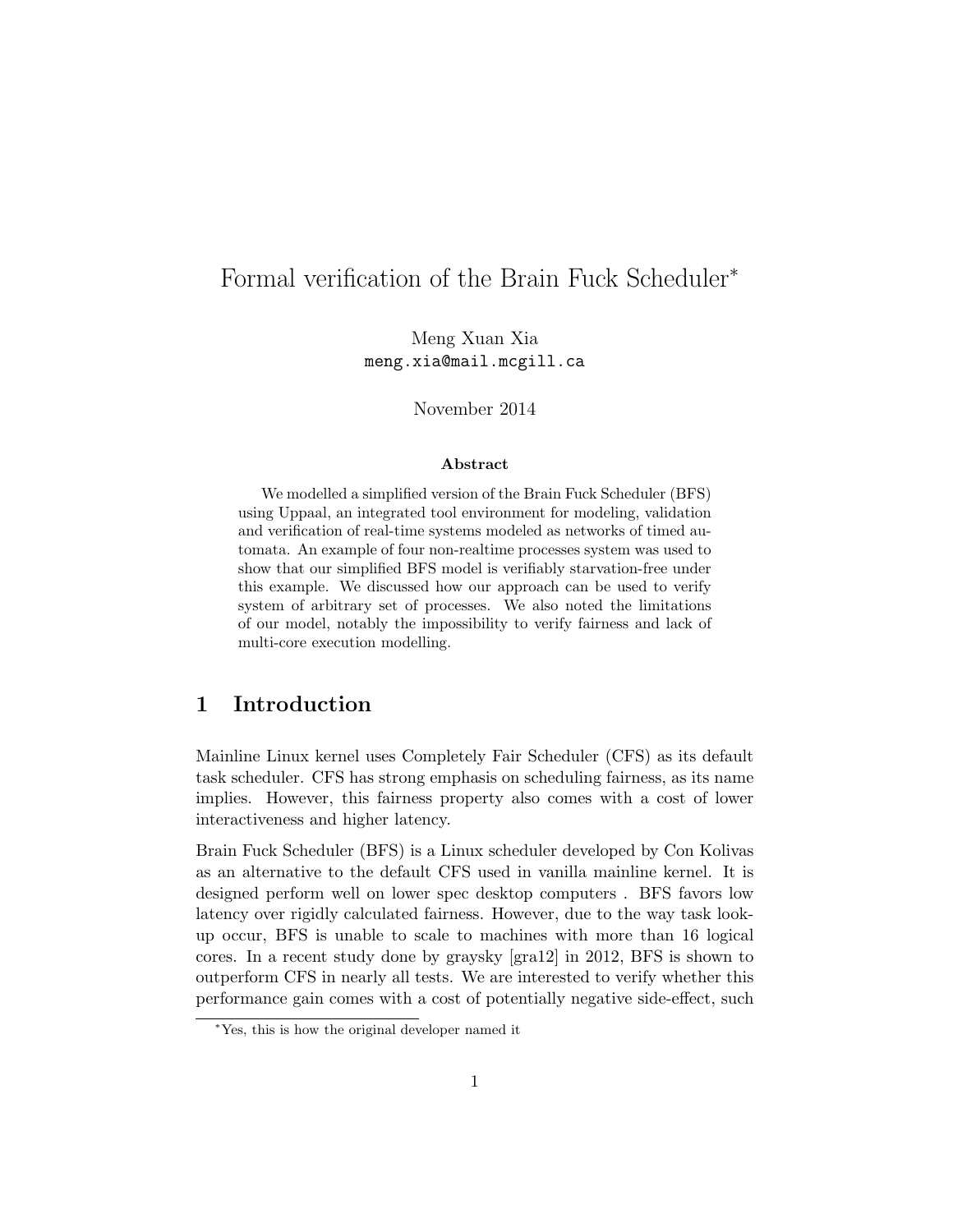as starvation and unfairness. Before proceeding with verifications, we shall first understand how BFS works as a task scheduler.

#### 1.1 Tasks and Task Scheduling

In a typical Linux system, there are two types of tasks:

- Realtime tasks are subjected to time constrains, such tasks have strict deadlines on when they should be processed. For example, a quadcopter controller's task is to read data from gyroscope, then use this information to adjust the speed of the rotors. This task is a realtime task, since the data read from the gyroscope is only valid for a very short period of time, it becomes useless to adjust the speed of the rotors when the quad-copter is in fact crashed.
- Normal (non-realtime) tasks are not subjected to a time constrain. For example, when a user browses some web page, the time that the web page finishes loading is not mission critical, the user will only be slightly annoyed when the web page loads a few seconds later than expected.

Both realtime tasks and normal tasks can have priority parameters. In Linux, priorites are given by *nice* value. They typically range from  $-20$  to 19. A task is less prioritized when it is nicer (has a higher nice value.)

There can be multiple tasks running simultaneously in a system. Thus, the role of the task scheduler is to give each task a fixed slice of time to run in a way that all tasks wanting to run will eventually get its turn to run – this is the starvation free property. In addition, we can also define fairness property, which simply states that every task of the same nice level must get the same share of running time.

### 1.2 BFS

We shall now take a look on how BFS does the scheduling for realtime tasks and normal tasks. A runqueue is a queue data structure where a task can be added and is also where the scheduler takes task from. The vanilla BFS implementation maintains 100 runqueues of realtime tasks, each correspond to a different realtime priority where the first runqueue is the most prioritized one and the last one is the least prioritized. To simplify modelling,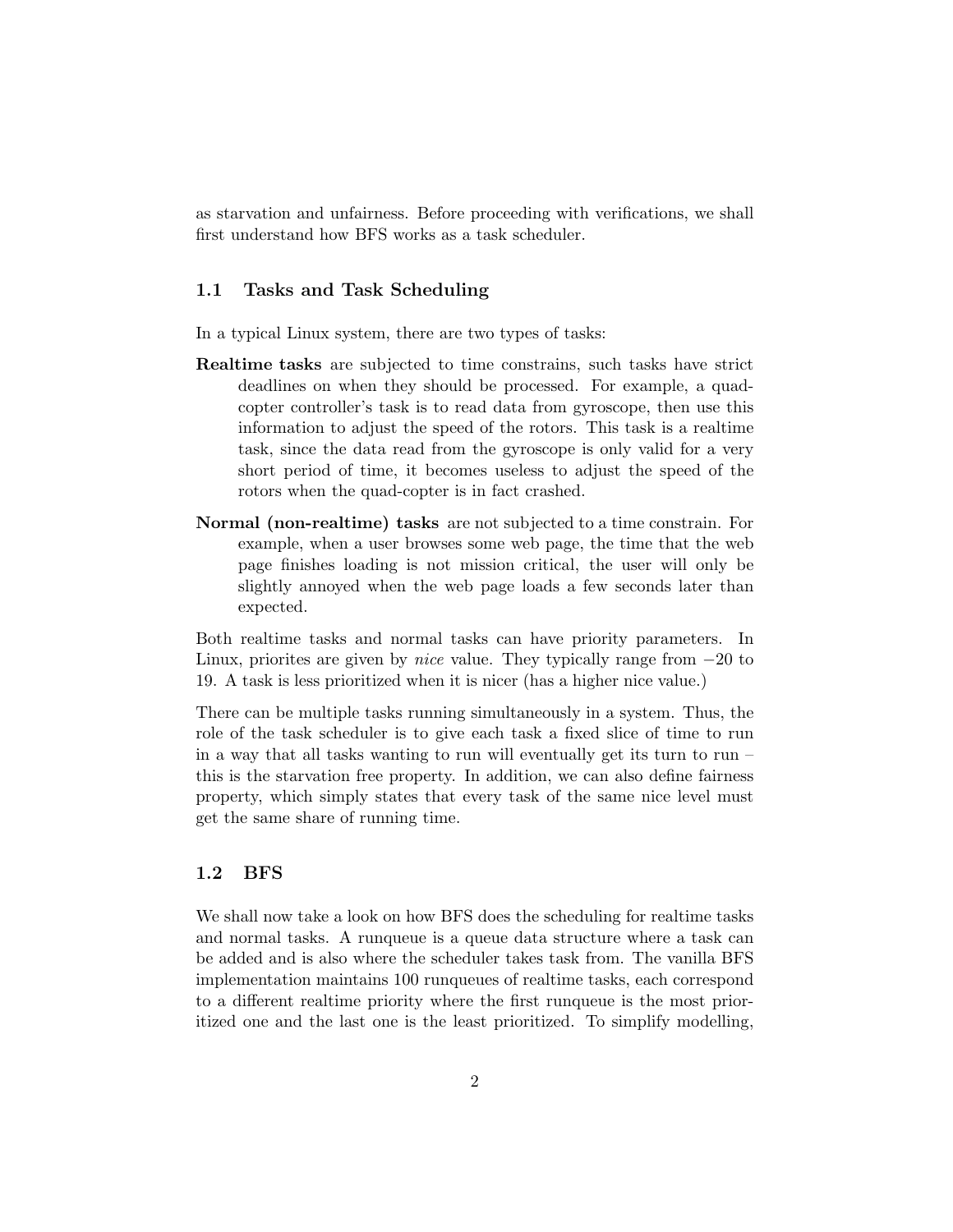we abstracted the 100 runqueues in to only 1 realtime runqueue, where all realtime tasks all share the same priority. We will later explain why we can make such a simplification while keeping our model valid. BFS also has three runqueues, namely SCHED ISO, SCHED NORMAL and SCHED IDLEPRIO. We will ignore SCHED ISO and SCHED IDLEPRIO in this paper because those two runqueues are unique to BFS, while other Linux schedulers do not have these features; programs need to be configured manually in order to be added to the above two special runqueues. SCHED NORMAL, in turn, correspond to the runqueue of the normal tasks.

For BFS to pick the next task to run, these rules apply:

- 1. In a system with both realtime tasks and normal tasks, BFS always pick a task from the realtime task runqueue first. Until there are no more realtime task in the queue.
- 2. The realtime tasks are picked in a First Come First Serve basis.
- 3. To pick a normal task, BFS uses the virtual deadline mechanism. Every normal task in the system is given a virtual deadline, The deadlines are proportional to the nice level of the processes; the higher the nice level, the longer the deadline. These virtual deadlines specify how long each corresponding process is willing to wait in the runqueue. It is important to note that these deadlines are virtual, meaning that the system does not enter into a bad state even if some deadline is passed; the virtual deadlines are simply used as a mechanism for scheduling. To select a normal task to run, the scheduler first scans for the tasks that passed their virtual deadlines. If a task is found to pass his virtual deadline, it is selected to be run next. Otherwise, the scheduler selects the task that has the closest deadline.

Note that task selection solely does not make BFS fast, the scheduler also carefully selects the CPU core where the task will run on, in order to try to utilize all available cores. Tasks can also benefit from local cache of the CPU core when scheduled to run on the same core as it did in the previous time. We will not explore in detail with those technicalities. We are mostly interested by the correctness of the virtual deadline scheduling mechanism in BFS.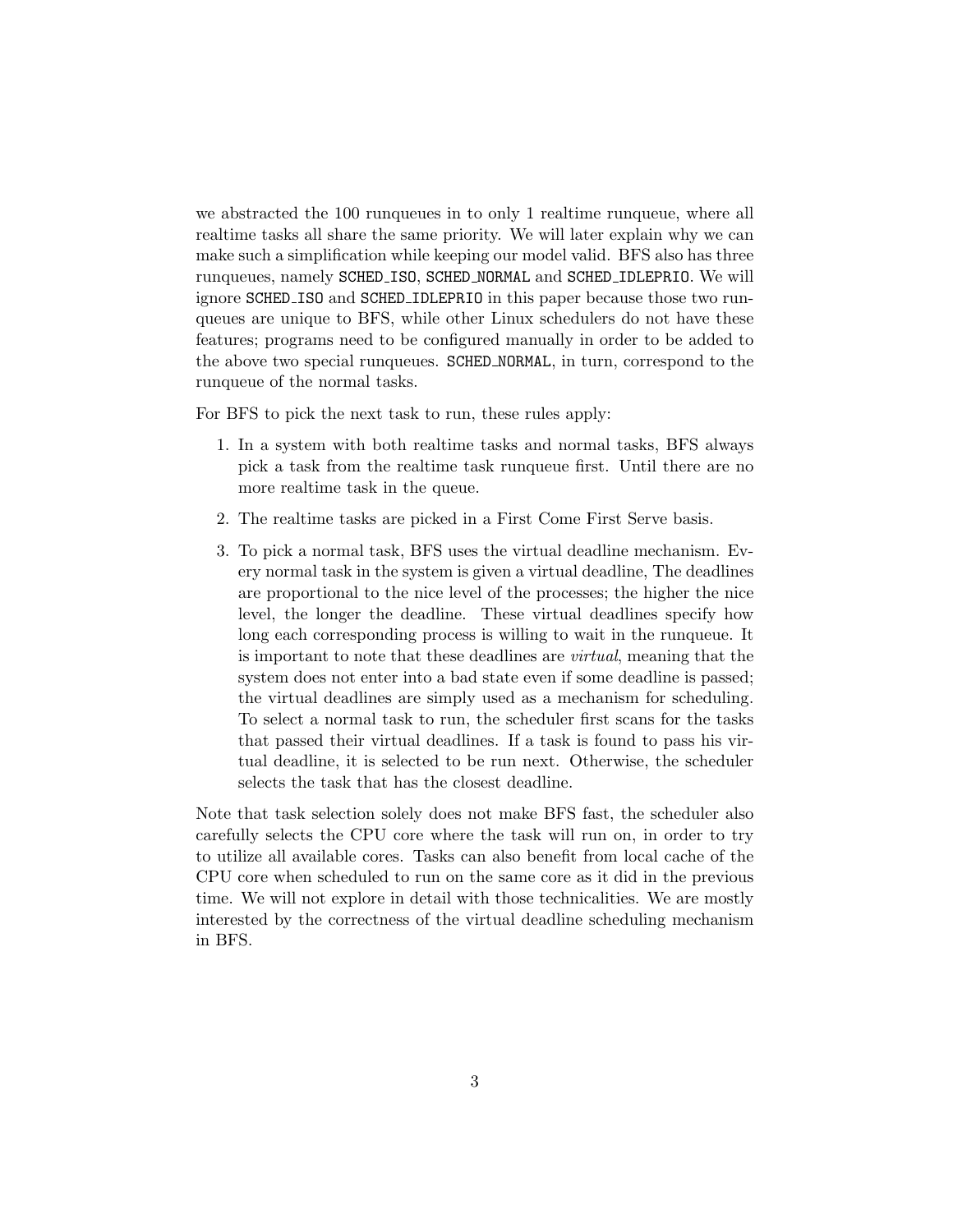#### 1.3 Related Work

In their paper "Verification of the legOS Scheduler using Uppaal" [HHI00], Halkjaer, Haervi and Ingolfsdottir used Uppaal to formally verify that legOS suffers from starvation problems with threads of lower priorities. Their work showed that they knew about the starvation problem from the beginning and was attempting to validate their knowledge by constructing a model where the starvation occurs. They then modelled the corrected scheduler in Uppaal and verified its correctness. Their approach is not reproducible in this BFS verification scenario because we do not know that whether BFS suffers from starvation or not. Nevertheless, their model of the system provides insight on how a model of a scheduler system resembles to.

Ke, Pettersson, Sierszecki and Angelov [KPSA08] worked on the verfication of COMDES-II Systems. The COMDES-II System is a embed system with a hard-deadline, where the deadlines must not be violated. This is different from the BFS's virtual deadline, where a violation is possible and even  $necessary<sup>1</sup>$  to ensure starvation-freedom.

Penix, Visser, Engstrom, Larson and Weininger [PVE+00] used Spin and Promela to formally verify a time partitioning bug in the DEOS that was detected and fixed in earlier formal review processes. In their approach, due to the lack of the notion of time in Spin/Promela, they had to implement a clock in Promela and synchronize the clock with the rest of the system. Yet, simulating the clock is one of the difficulties in their work, but such difficulty can be *easily avoided* by using timed-automata instead, which has the notion of clock built into it.

# 2 Formally verify BFS

We use *Uppaal* in our formal verification process. Uppaal is a integrated tool environment that allows one to create timed-automata, run simulations on those automata, finally uses Uppaal flavored Linear Temporal Logic (LTL) to specify the persistence properties and verify those properties on the timed automatons. Uppaal is developed in collaboration between the Department of Information Technology at Uppsala University, Sweden and the Department of Computer Science at Aalborg University in Denmark.

<sup>&</sup>lt;sup>1</sup>Proving the necessity is left as an exercise for the reader.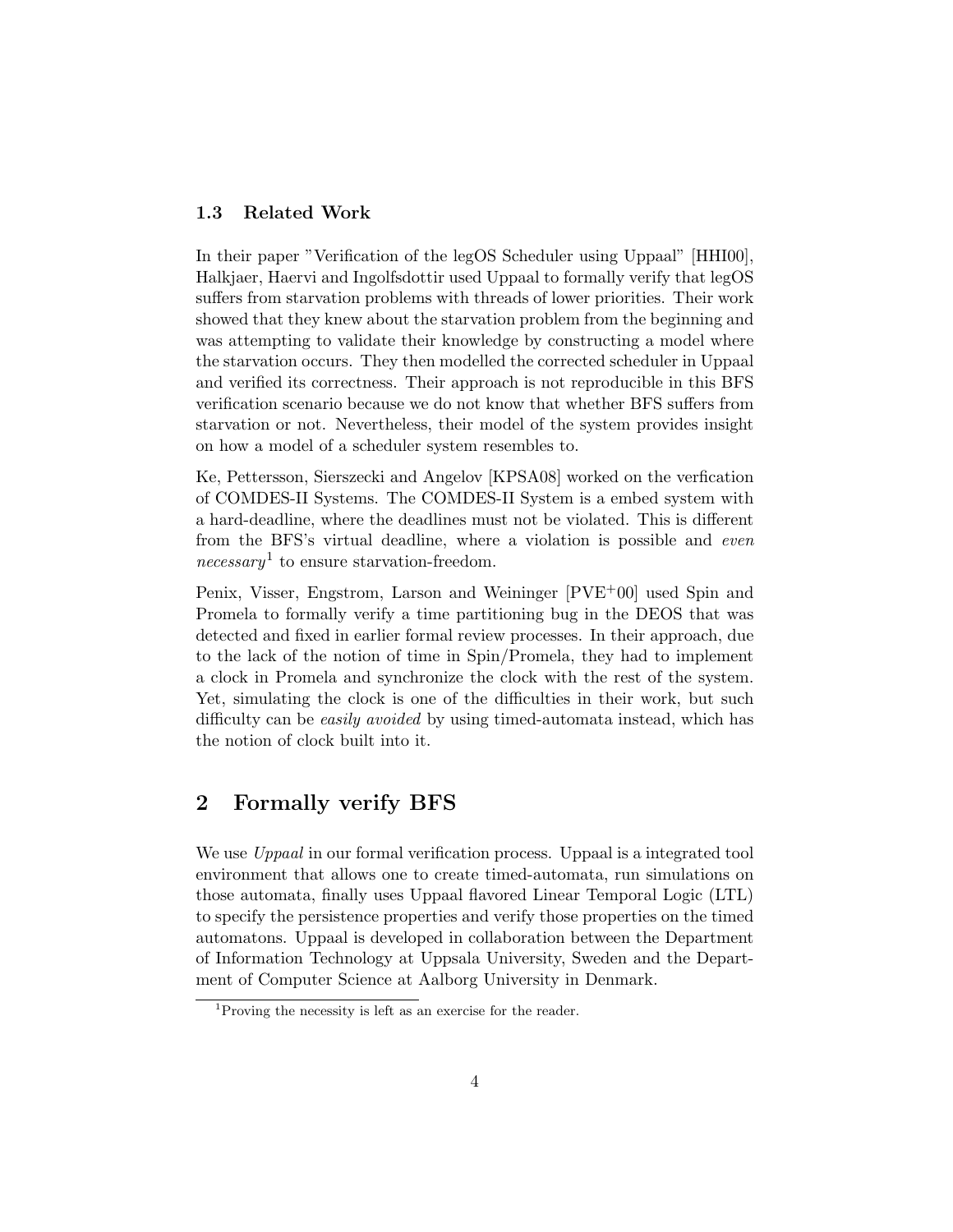In this paper, we will not introduce the full semantic of Uppaal, but rather explain the notation on a case by case basis. We invite the readers to read Halkjaer and his colleagues' paper [HHI00] which includes a fairly well written introductory material on Uppaal.

#### 2.1 Modelling BFS

In order to formally verify BFS, one must first model the system running BFS using timed automaton. A timed automaton is a finite automaton<sup>2</sup> extended with a finite set of real-valued clocks. When a finite automaton is running, all clocks advance at the same speed. The values of the clocks can be compared with integers. These comparisons can be used as guards on the transition, i.e. a transition can be taken only if the clock-integer comparison satisfies. Guards provide effective way of constraining the possible behaviors of the automaton. Further more, it is possible to reset arbitrary clock value to zero.

There are two models in our system, one is the model for the scheduler and the other one is for the task/process. In a typical operating system, a process can be informally seen as a task, hence we will use the two terms process and task interchangeably from now on.

#### 2.1.1 Process automaton

We shall first take a look at the process automaton, depicted in figure 1 on page 7. Every process has a waiting clock called *wait*[i] where i uniquely identifies the process. This clock tracks the amount of time that the corresponding process waits in the runqueue. Each process is also initialized with two parameters: a boolean *realtime* and a integer *nice* where  $-1 \leq nice \leq 1$ . Realtime is set to true if the process is a realtime task, otherwise, it is set to false. nice is the nice value of the process.

We have a function named getRRInterval which takes a *nice* value and map it to the corresponding RR Interval. A process's deadline is the current time plus its calculated RR Interval. RR Interval is proportional to the nice value.

 $^{2}$ http://en.wikipedia.org/wiki/Finite-state\_machine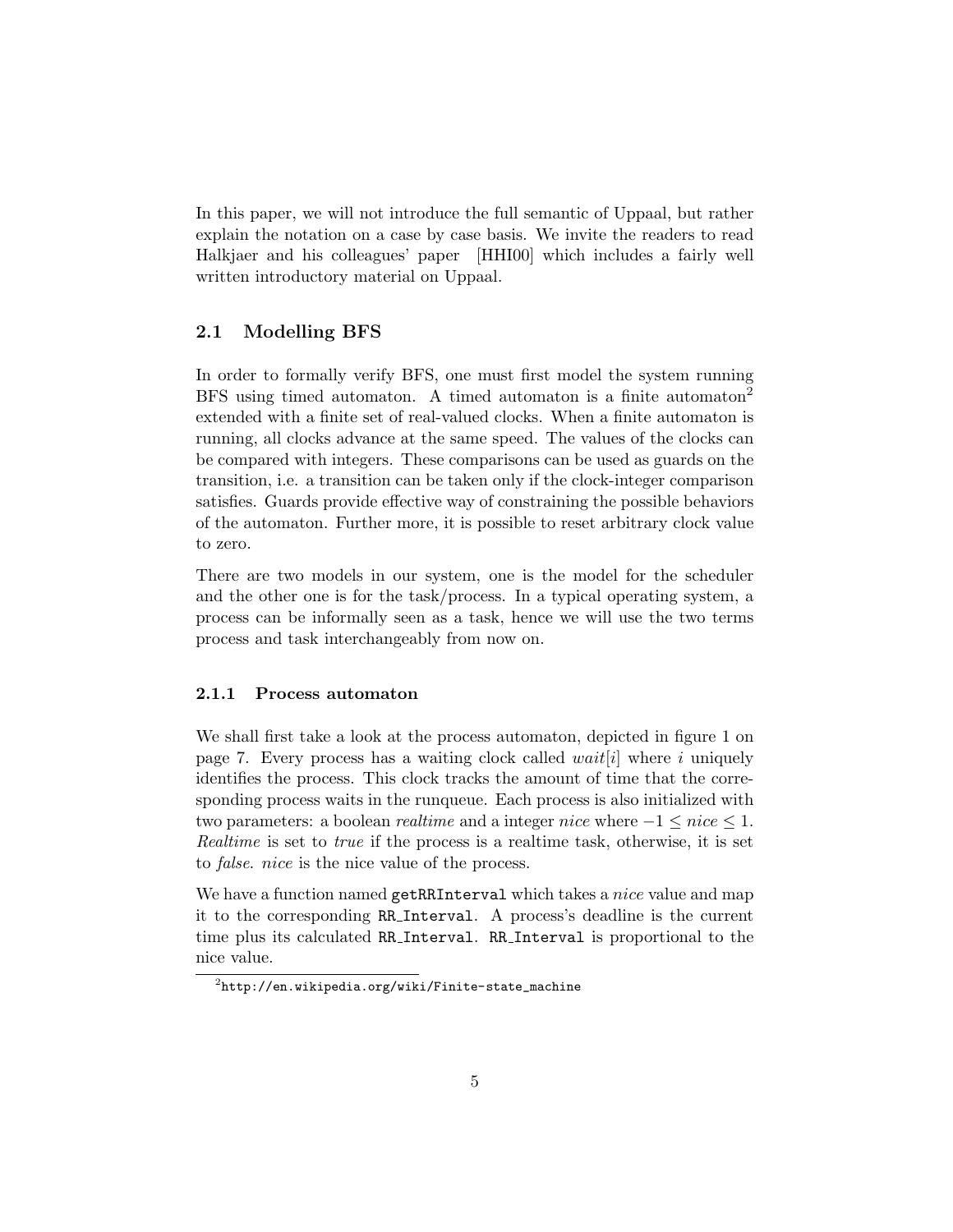A process starts in the Added state, this is indicated by the use of double circle. It can stay in this state as long as it does not exceed its deadline. This is indicated by the invariant  $wait[p] \leq getRRInterval(task.nice)$  colored in purple. Once the deadline passed, it must transition to the DeadlinePassed state via a transition guarded by  $wait[p] \geq getRRInterval(task.nice)$  in green.

If no other process is currently running and no realtime process is in the queue, it can take a transition to the Runnable state. The transition from DeadlinePassed to Runnable is labelled by *immediatelyRunnable!*, this symbol is a synchronization label. In short, every transition labelled by the same synchronization label must happen at the same time. A synchronization label ending with a exclamation mark actively triggers the synchronization, where as a label ending with a question mark passively waits for synchronization. The corresponding question mark label is used in the BFS automaton figure 2. A synchronization label can either be declared as normal or urgent. A timed-automaton always takes the urgent synchronization whenever possible.

On the other hand, an automaton may non-deterministically choose not to take a normal synchronization immediately. A process may also transition from Added state to Runnable state without going through the DeadlinePassed state. In this case, there are few possibilities:

- 1. First, it is only possible to transition if there is no other process running.
- 2. If the process is a realtime process and it is at the head of the realtime FIFO runqueue, then it can take the transition.
- 3. If the process  $p$  is a normal process and there are currently no item in the realtime queue, and that no other process  $q$  has passed its deadline, and  $p$  is the one that has the closest deadline among all other processes, then it can take the transition.
- 4. In all other cases, this transition is disabled.

When a process is Runnable state, it is *committed*, this is marked by a symbol C inside the circle. In a committed state, clocks do not advance and the next transition must happen from the states marked as committed. In the transition from Runnable to Running, we synchronize with BFS using  $run$ ? label. Once synchronized, we run the  $updateRunQueue$  routine which removes the current task from the runqueue and then we set *hasRunning*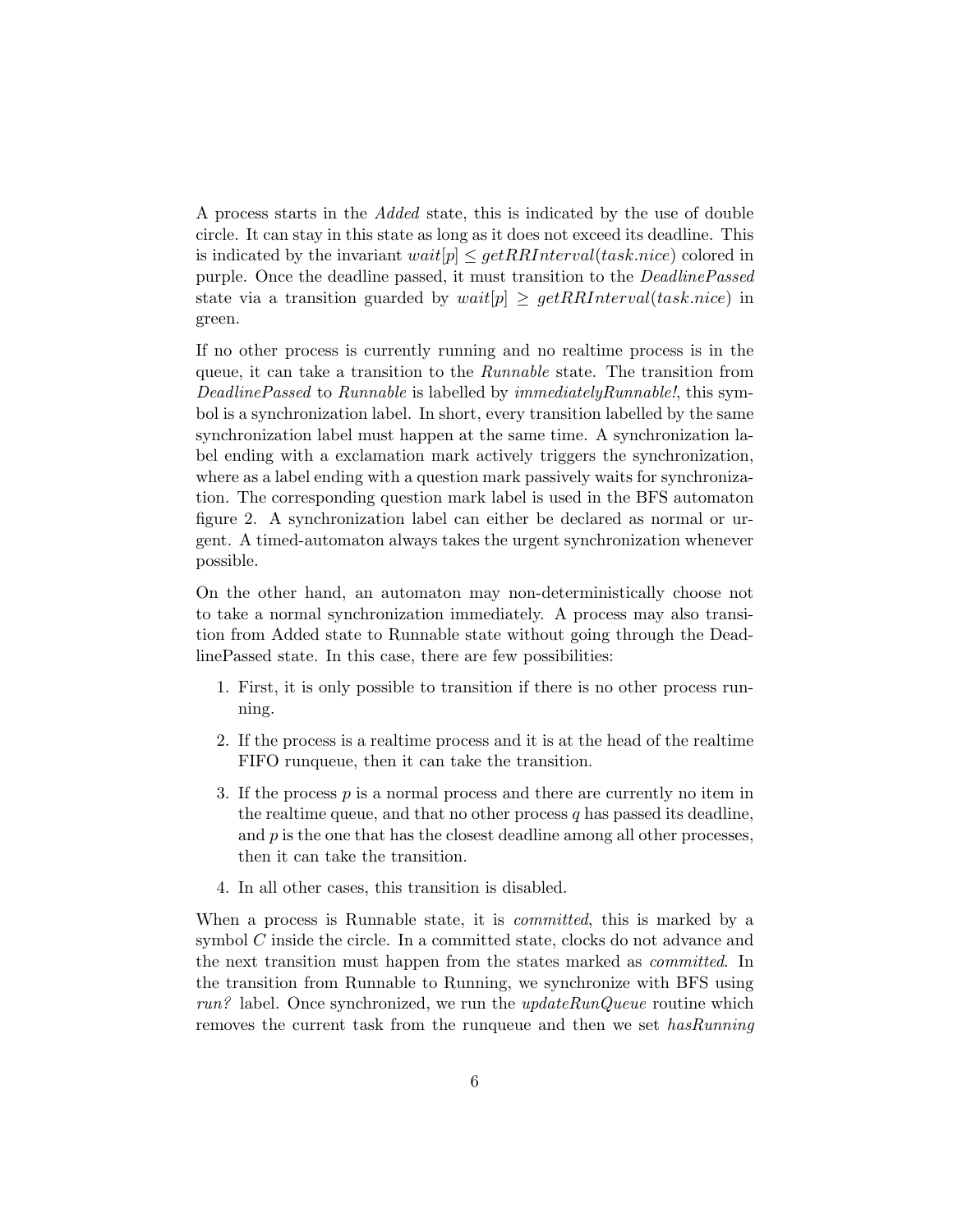

Figure 1: Process timed-automaton

equal to true, using it as a mutex so that only one process may be running at any time. The process stays in the Running state and waits for timeout synchronization from BFS. BFS only allows a process to run for a finite time slice. After the timeout occurs, we take the Running  $\rightarrow$  Added transition, reset the process' wait clock to zero and then add the process back to the runqueue. This entire process repeats indefinitely.

#### 2.1.2 BFS automaton

The BFS scheduler automaton is depicted in figure 2 on page 8. BFS has a clock t that tracks the amount of time a scheduled process has been running. BFS starts in Init state, it takes the transition to Idle states by initializing the data structures for storing the queues. It can transition to the schedulable state by either synchronizing with immediatelyRunnable? label or the runnable? label. Since immediatelyRunnable synchronization label is an urgent one, it is always prioritized. This makes sure that processes with passed deadline get to run as soon as possible. BFS in the schedulable state make a transition to scheduled state while synchronizing via the *run!* label. At the same time, the process that is in the runnable state and waiting for run? synchronization transitions to Running state. BFS can only stay in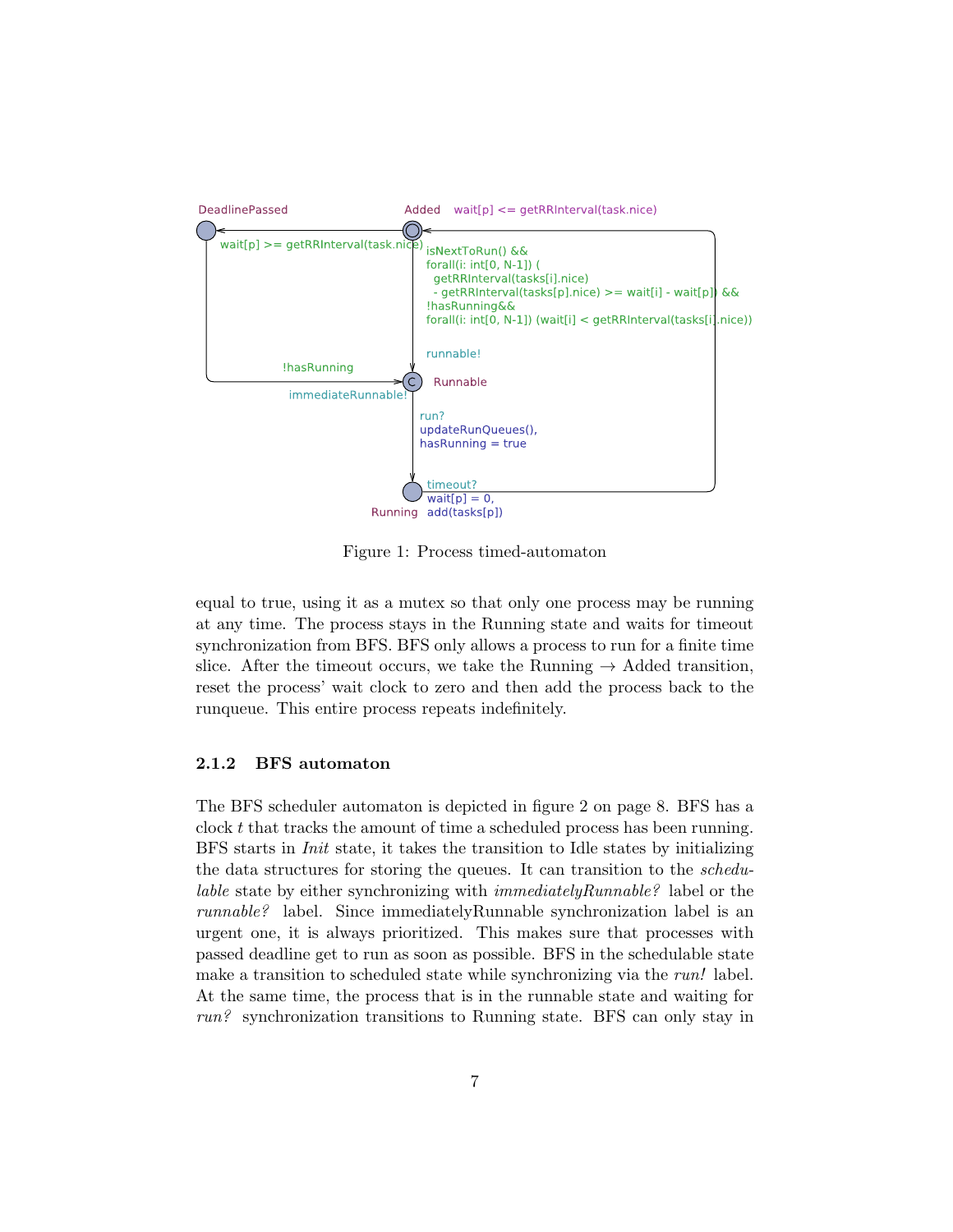

Figure 2: Process timed-automaton

the scheduled state for some time  $t \leq TIME\_SLICE$  where TIME\_SLICE is a constant of the system. In our implementation, it is set to 4. It must take the transition to idle state when the time slice is reached. This transition synchronizes the timeout label, so that the corresponding running process also transition to its Added state. This entire process repeats until the system shuts down.

### 2.2 Verification of properties

Now suppose we have a working set of processes  $P_0$ ,  $P_1$ ,  $P_2$ ,  $P_3$  that are all non-realtime, we would like to formally verify whether this system, running these four processes with BFS, is indeed a starvation free run.

Process 0 has nice level -1 and its deadline is the current tick plus 5 ticks.

Process 1 has nice level 0 and its deadline is the current tick plus 10 ticks.

Process 2 has nice level 1 and its deadline is the current tick plus 20 ticks.

Process 3 has nice level 0 and its deadline is the current tick plus 10 ticks.

We start by formally defining the starvation-free property. A process  $p$ is said to be starvation-free if and only if always when  $p$  is in Added state implies that  $p$  will eventually be in the Running state. In Uppaal, this linear temporal logic is represented using the *lead to*  $(\rightarrow)$  notation. We also want to guarantee that a process does not run forever without going back to idle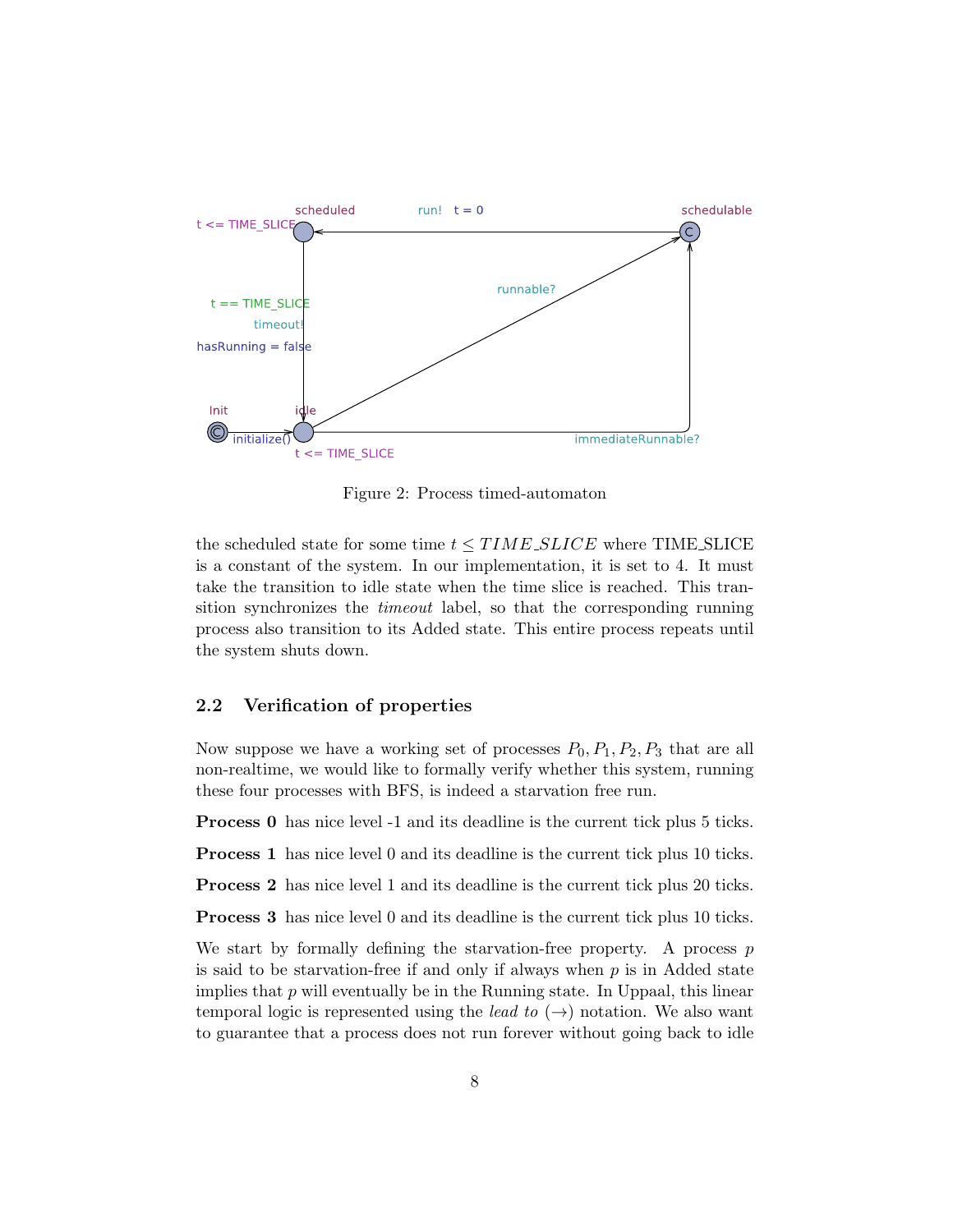state, we can formally express this as always  $p$  in Running state implies that eventually p in Added state. This is also expressible using the  $\rightarrow$  notation. And lastly, we wish to guarantee that always there can be only one process running at any given time. Uppaal uses A[] to denote always.

Hence we produce the following properties that we wish to test against this system of 4 processes.

#### Starvation-free

Process(0).Added --> Process(0).Running Process(1).Added --> Process(1).Running Process(2).Added --> Process(2).Running Process(3).Added --> Process(3).Running

#### Finite run-time per dispatch

| $Process(0)$ . Running $\rightarrow$ Process(0). Added |  |
|--------------------------------------------------------|--|
| $Process(1)$ . Running $\rightarrow$ Process(1). Added |  |
| Process(2). Running --> Process(2). Added              |  |
| $Process(3)$ . Running $\rightarrow$ Process(3). Added |  |

Mutual exclusion  $A[]$  forall(i: int[0, N-1]) forall(j: int[0, N-1]) Process(i).Running && Process(j).Running imply i == j where  $N = 4$ 

We use the two automata and the properties define above as input to Uppaal's verifier and instruct it verify the satisfiability of the persistence properties on the automatons. Uppaal reported that all properties were satisfied<sup>3</sup>. Hence, we can say that BFS is verifiably starvation-free for a system containing the 4 processes of our choice.

A system with realtime processes is not starvation-free because BFS always runs realtime processes first. Since it is impossible to determine whether the realtime processes ever halt or  $\text{not}^4$ , an arbitrary realtime process may run forever, hence starving the rest of the processes from CPU resource. This is easily verified by changing one of the processes from normal to realtime and

<sup>3</sup>This took 2 hours of computation time on my laptop.

<sup>4</sup>Refer to the halting problem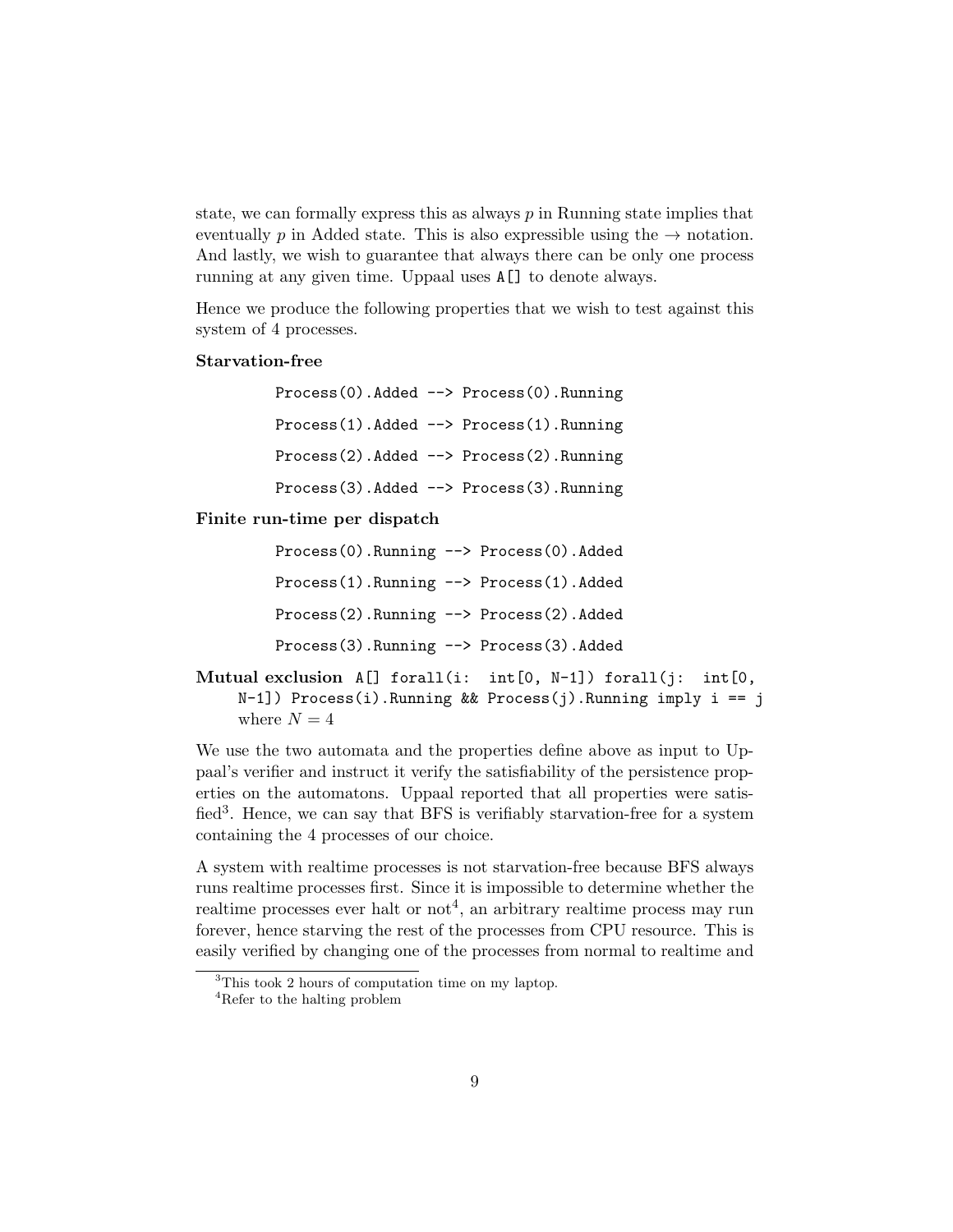re-run the verifications, the starvation-free property of the modified system is no longer satisfied.

# 3 Discussion, Limitations and Improvements

In our formal verification, we made several simplifications to the original BFS system. Some of these simplifications can be justified while the others suggest that our model is subjected to improvements. We shall list the simplifications we made to BFS and discuss how they affect the completeness of the verification.

- Reducing the number of realtime runqueues from 100 to 1. Our result showed that as soon as a realtime task is added to the system, the starvation-free property is violated. This result does not change whether we have one realtime runqueue or 100 runqueues.
- Reducing the nice value range. We reduced the nice value range from  $[-20, 19]$  to  $[-1, 1]$ . This simplification does not affect the correctness of he verification because we did that simply to reduce implementation burdens. One can easily extend the range of nice value to any finite range to gain even finer granularity.
- No multi-core support. We modelled BFS running on a system with only one core because of the time constraint. It is left as a future work to extend this model with multi-core support.
- No preemption. A process may be preempted, we did not model this in our work for the same reason as above.
- No SCHED ISO and SCHED IDLEPRIO. Recall in the introduction of BFS, we ignored tasks with SCHED ISO and SCHED IDLEPRIO schedulability. Tasks with SCHED IDLEPRIO scheduling will only run if the system has no other task to run. It is inherently vulnerable to starvation because if the system is always busy, the tasks with SCHED IDLEPRIO never get a chance to run. Including SCHED ISO is considered to be a future work.
- Did not verify starvation-free in general. We only verified starvationfree on one set of processes. However it is very easy to modify the model to replace our set of example processes with any arbitrary set and re-run the verification on the new set. It is theoretically possible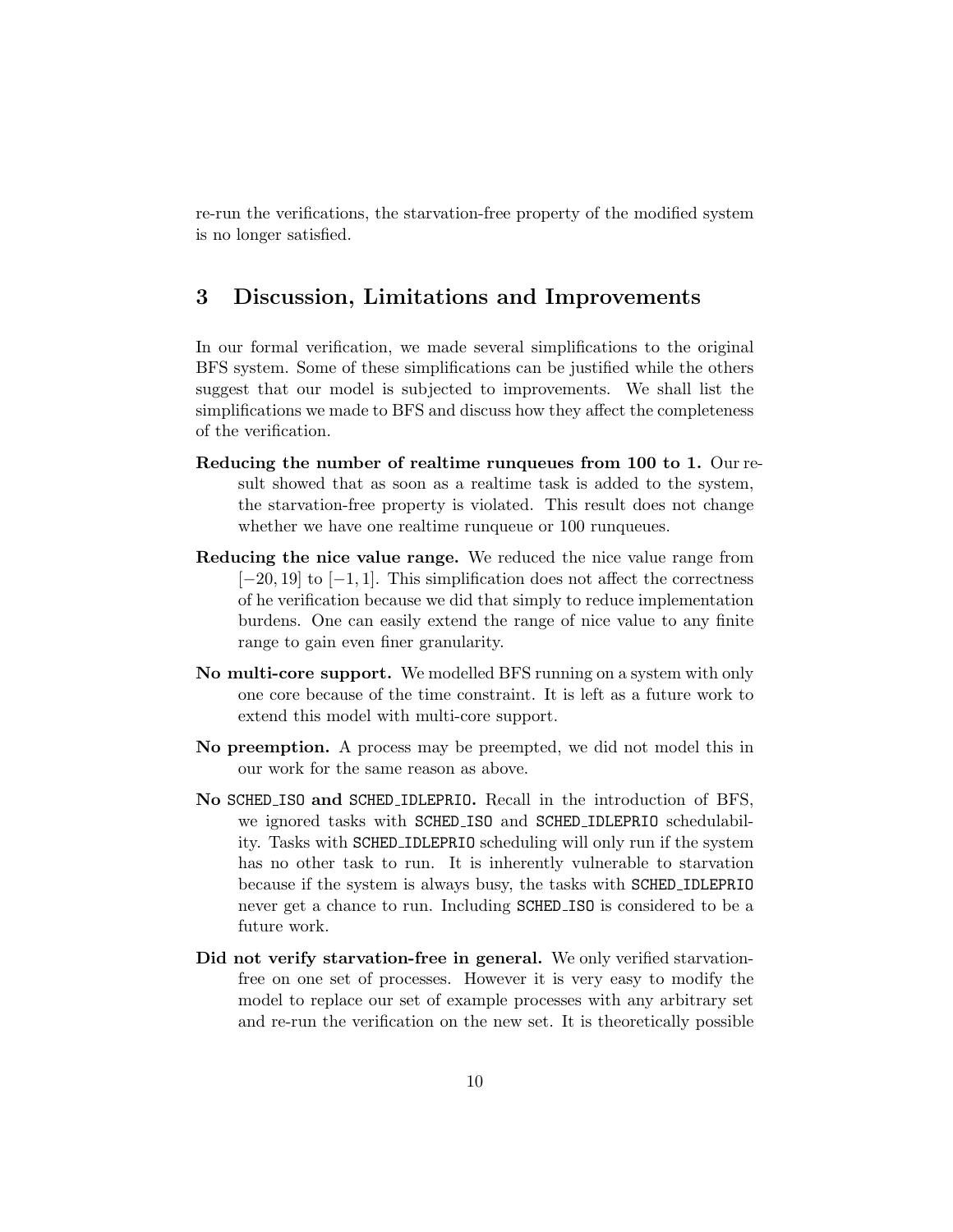to verify the starvation-free properties of BFS in general because due the memory footprint constrain, any system must have only a finite number maximum concurrently running processes. In Linux, a system may only have up to  $2^{16}$  processes. Since each process can have nice value between  $-20$  to 19, there can be  $O(40^{2^{16}})$  possible sets of processes. However it would take too long time to verify all of the sets and hence not practical.

Did not verify fairness. We could not verify fairness of BFS in our study because it was not expressible with standard Linear Temporal Logic. For example, a system is fair if every process of the same nice level get to run for exactly the same cumulative duration; LTL along can not express this property. Although Timed-LTL can express this property, it is not supported in Uppaal.

## 4 Conclusion and future work

In this paper, we modelled a simplified version of BFS using Uppaal and conclude that the simplified BFS is verifiably starvation-free for our selection of processes. We note that it is possible to enter arbitrary set of processes to the model and run the verification against the new set. This allows us to extend this model to verify system of arbitrary processes dispatched by BFS. We also verified that as soon as a realtime task is added to the system, the starvation-free property gets violated. BFS is inherently starvationprone when system has realtime tasks. This is due to the BFS algorithm always running realtime tasks before normal tasks. We made remark that although it is theoretically possible to verify starvation-free property of BFS in general, it is not practical due to the size of system and the running time of each individual verification.

Due to time constrain, we made several simplifications to the original BFS algorithms, namely that we did not consider multi-core behavior and preemption. Extending the model can be considered as a future work for this project. We note that Hansen and Madsen [BHM08] have shown that it is (non-trivially) possible to model multi-core processors in Uppaal. Their work may be helpful for modelling BFS multi-core behavior. Lastly, we were not able to verify fairness, however we hope to be able to obtain some probabilistic guarantee using Statistical Model Checking (SMC) which simulates the system for some finite run and use hypothesis testing to infer